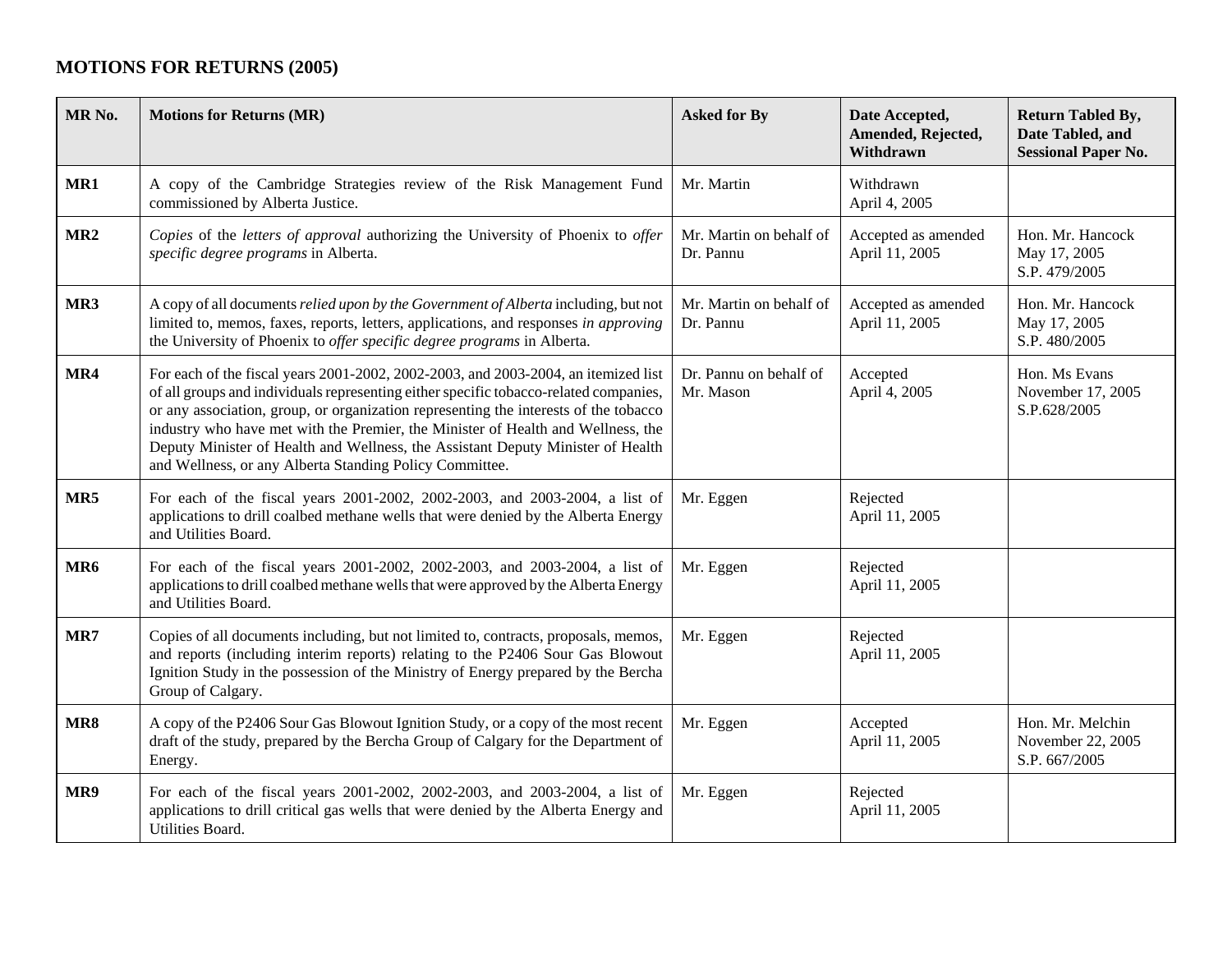| MR No.      | <b>Motions for Returns (MR)</b>                                                                                                                                                                                                                                                                     | <b>Asked for By</b>                        | Date Accepted,<br>Amended, Rejected,<br>Withdrawn | <b>Return Tabled By,</b><br>Date Tabled, and<br><b>Sessional Paper No.</b> |
|-------------|-----------------------------------------------------------------------------------------------------------------------------------------------------------------------------------------------------------------------------------------------------------------------------------------------------|--------------------------------------------|---------------------------------------------------|----------------------------------------------------------------------------|
| <b>MR10</b> | For each of the fiscal years 2001-2002, 2002-2003, and 2003-2004, a list of<br>applications to drill critical gas wells that were approved by the Alberta Energy and<br>Utilities Board.                                                                                                            | Mr. Eggen                                  | Rejected<br>April 11, 2005                        |                                                                            |
| <b>MR11</b> | A breakdown of the Minister of Sustainable Resource Development's business<br>expenses including, travel, accommodation, meals, receptions and hosting, and<br>incidental and miscellaneous expenses (including conference fees) from February 1,<br>2003 to November 30, 2004.                     | Mr. Bonko                                  | Accepted as amended<br>April 11, 2005             | Hon. Mr. Coutts<br>November 28, 2005<br>S.P. 736/2005                      |
| <b>MR12</b> | A statement of all credit card expenses categorized by travel, accommodation, meals,<br>receptions and hosting, and incidental and miscellaneous expenses, for the fiscal<br>year 2003-2004 incurred by the Minister of Sustainable Resource Development and<br>the Minister's Executive Assistant. | Mr. Bonko                                  | Accepted as amended<br>April 11, 2005             | Hon. Mr. Coutts<br>November 28, 2005<br>S.P. 737/2005                      |
| <b>MR13</b> | A statement of all credit card expenses categorized by travel, accommodation, meals,<br>receptions and hosting, and incidental and miscellaneous expenses, for the fiscal<br>year 2003-2004 incurred by the Deputy Minister for the Department of Sustainable<br>Resource Development.              | Mr. Bonko                                  | Accepted as amended<br>April 11, 2005             | Hon. Mr. Coutts<br>November 28, 2005<br>S.P. 738/2005                      |
| <b>MR14</b> | A breakdown of the Minister of Municipal Affairs' expenses including, travel,<br>accommodation, meals, receptions and hosting, and incidental and miscellaneous<br>expenses (including conference fees) from February 1, 2003 to November 30, 2004.                                                 | Mr. MacDonald on<br>behalf of Dr. Taft     | Accepted as amended<br>April 18, 2005             | Hon. Mr. Renner<br>December 1, 2005<br>S.P. 825/2005                       |
| <b>MR15</b> | A statement of all credit card expenses categorized by travel, accommodation, meals,<br>receptions and hosting, and incidental and miscellaneous expenses, for the fiscal<br>year 2003-04 <i>incurred by</i> the Deputy Minister for the Department of Municipal<br>Affairs.                        | Mr. MacDonald on<br>behalf of Dr. Taft     | Accepted as amended<br>April 18, 2005             | Hon. Mr. Renner<br>December 1, 2005<br>S.P. 826/2005                       |
| <b>MR16</b> | A statement of all credit card expenses categorized by travel, accommodation, meals,<br>receptions and hosting, and incidental and miscellaneous expenses, for the fiscal<br>year 2003-2004 incurred by the Minister of Municipal Affairs and the Minister's<br><b>Executive Assistant.</b>         | Mr. MacDonald on<br>behalf of Dr. Taft     | Accepted as amended<br>April 18, 2005             | Hon. Mr. Renner<br>December 1, 2005<br>S.P. 827/2005                       |
| <b>MR17</b> | A statement of all credit card expenses categorized by travel, accommodation, meals,<br>receptions and hosting, and incidental and miscellaneous expenses, for the fiscal<br>year 2003-04 incurred by the Deputy Minister for the Department of Learning.                                           | Mr. MacDonald on<br>behalf of Mr. Flaherty | Accepted as amended<br>April 18, 2005             | Hon. Mr. Zwozdesky<br>November 28, 2005<br>S.P. 718/2005                   |
| <b>MR18</b> | A statement of all credit card expenses categorized by travel, accommodation, meals,<br>receptions and hosting, and incidental and miscellaneous expenses, for the fiscal<br>year 2003-04 incurred by the Deputy Minister for the Department of Innovation and<br>Science.                          | Mr. Elsalhy                                | Accepted as amended<br>April 18, 2005             | Hon. Mr. Doerksen<br>November 30, 2005<br>S.P. 772/2005                    |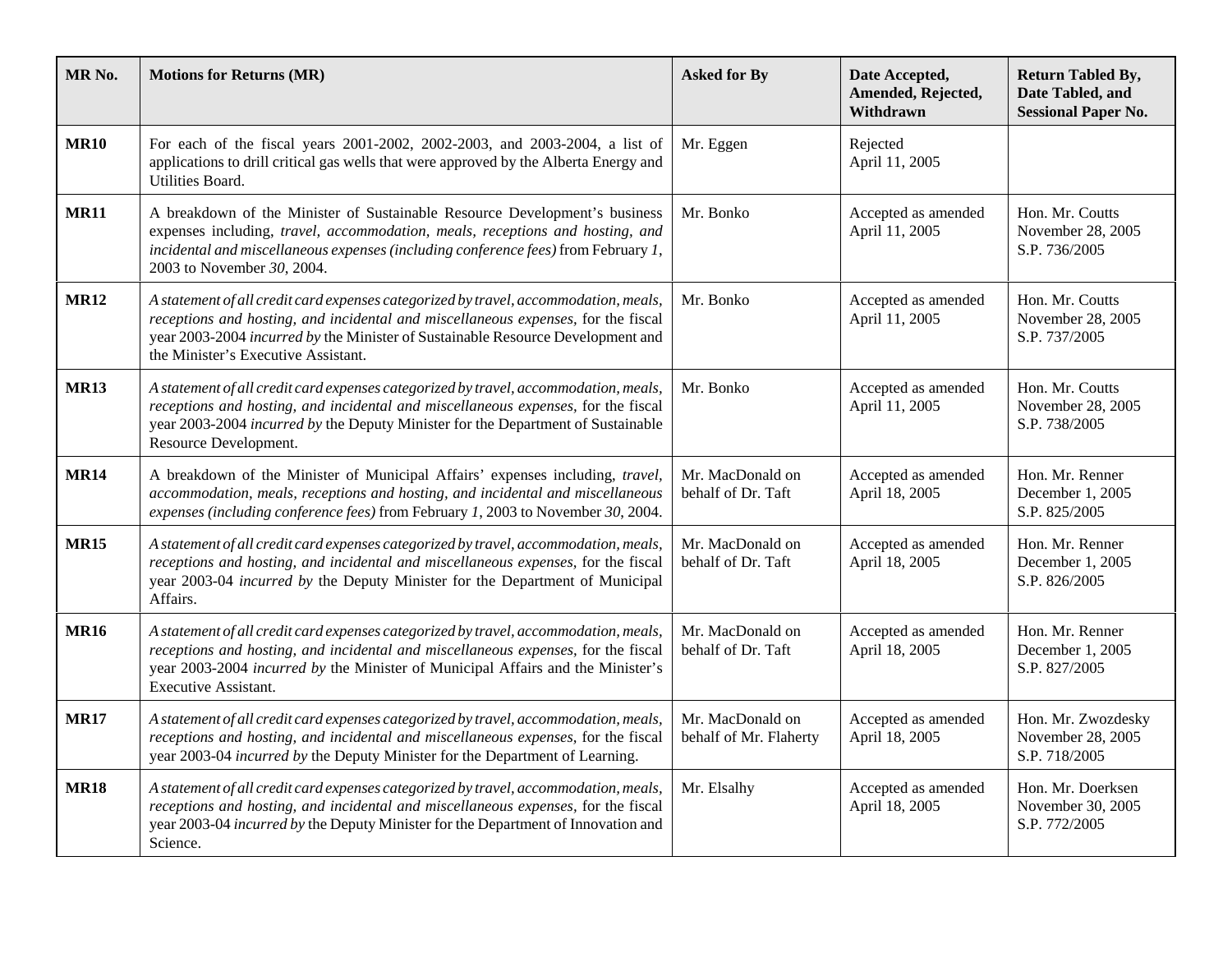| MR No.      | <b>Motions for Returns (MR)</b>                                                                                                                                                                                                                                                                                                                                      | <b>Asked for By</b>                    | Date Accepted,<br>Amended, Rejected,<br>Withdrawn                     | <b>Return Tabled By,</b><br>Date Tabled, and<br><b>Sessional Paper No.</b> |
|-------------|----------------------------------------------------------------------------------------------------------------------------------------------------------------------------------------------------------------------------------------------------------------------------------------------------------------------------------------------------------------------|----------------------------------------|-----------------------------------------------------------------------|----------------------------------------------------------------------------|
| <b>MR19</b> | Copies of any documents from the Department of Municipal Affairs for the fiscal<br>years 2003-2004 and 2002-2003 referring to the provincial takeover of ground<br>ambulance services from municipalities on April 1, 2005.                                                                                                                                          | Mr. MacDonald on<br>behalf of Dr. Taft | Accepted<br>April 18, 2005                                            | Hon. Mr. Renner<br>November 30, 2005<br>S.P. 807/2005                      |
| <b>MR20</b> | Copies of the budget, business, and operational plans related to the establishment of<br>an Alberta Office in Washington, D.C.                                                                                                                                                                                                                                       | Mr. Elsalhy on behalf<br>of Mr. Bonko  | Accepted as amended<br>April 18, 2005                                 | Hon. Mr. Stelmach<br>November 29, 2005<br>S.P. 744/2005                    |
| <b>MR21</b> | A copy of all cost-benefit analyses for the newly-established Alberta Office in<br>Washington, D.C.                                                                                                                                                                                                                                                                  | Ms Pastoor                             | Accepted<br>April 18, 2005                                            | Hon. Mr. Stelmach<br>November 29, 2005<br>S.P. 745/2005                    |
| <b>MR22</b> | A copy of the detailed budget breakdown for the Alberta Office in Washington, D.C.<br>for the 2004-05 fiscal year.                                                                                                                                                                                                                                                   | Ms Pastoor                             | Accepted<br>April 18, 2005                                            | Hon. Mr. Stelmach<br>November 29, 2005<br>S.P. 746/2005                    |
| <b>MR23</b> | A summary of all submissions to the MLA committee reviewing the AISH (Assured<br>Income for the Severely Handicapped) program between September 28, 2004 and<br>January 31, 2005.                                                                                                                                                                                    | Ms Pastoor                             | Accepted as amended<br>April 18, 2005                                 | Hon. Mrs. Fritz<br>November 21, 2005<br>S.P. 641/2005                      |
| <b>MR24</b> | Copies of any and all documents pertaining to the June 2004 Memorandum of<br>Understanding between the Government and the Federal Government regarding<br>foreign temporary workers.                                                                                                                                                                                 | Mr. Backs                              | Adjourned<br>April 18, 2005<br>Rejected on division<br>April 25, 2005 |                                                                            |
| <b>MR25</b> | The salaries of contracted employees and/or consultants employed by the Ministry<br>and Department of Energy during the 2003-04 fiscal year, broken down by amount<br>and position title.                                                                                                                                                                            | Mr. MacDonald                          | Accepted<br>April 25, 2005                                            | Hon. Mr. Melchin<br>November 30, 2005<br>S.P. 808/2005                     |
| <b>MR26</b> | A detailed breakdown of all expenses incurred by the Minister of Energy, his staff,<br>and/or designate on non-international trips during the 2003-04 fiscal year.                                                                                                                                                                                                   | Mr. MacDonald                          | Accepted<br>April 25, 2005                                            | Hon. Mr. Melchin<br>November 28, 2005<br>S.P. 735/2005                     |
| <b>MR27</b> | A copy of the October 2004 agreement between the Government and Microsoft Inc.<br>for the provision of Microsoft Office software to Alberta's educational institutions<br>and related documents including requests for quotations, a list of vendor applicants,<br>and other materials.                                                                              | Mr. Flaherty                           | Accepted as amended<br>May 2, 2005                                    | Hon. Mr. Zwozdesky<br>March 6, 2006<br>S.P. 67/2006                        |
| <b>MR28</b> | A copy of all documents including reports, studies, statistical data, stakeholder<br>submissions, meeting agendas, and correspondence prepared or received by the<br>Ministry of Advanced Education (formerly Learning) between January 1, 2002 and<br>February 28, 2005, relating to legislation or regulations governing Alberta's<br>post-secondary tuition fees. | Ms Blakeman on behalf<br>of Mr. Taylor | Rejected<br>May 2, 2005                                               |                                                                            |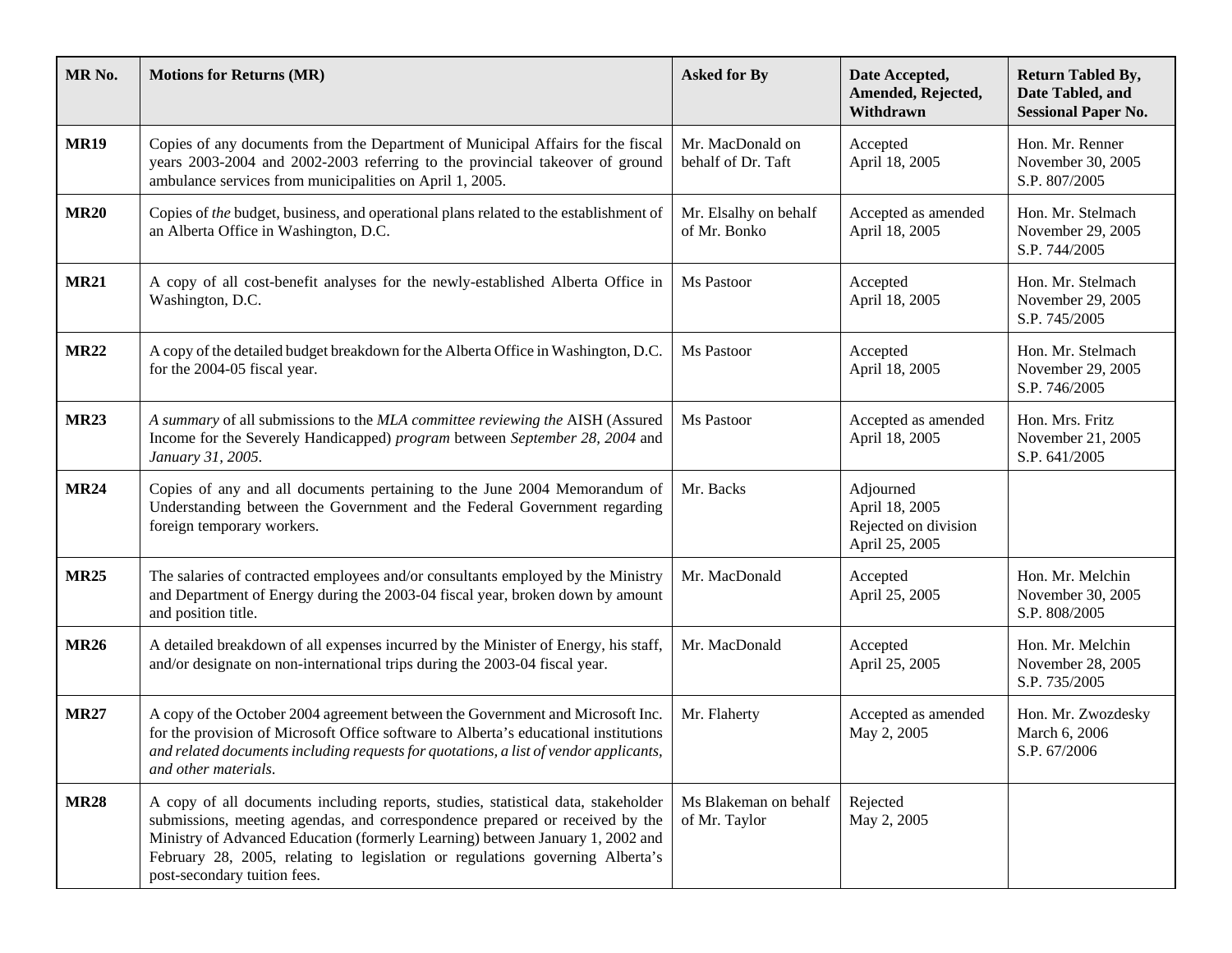| MR <sub>No.</sub> | <b>Motions for Returns (MR)</b>                                                                                                                                                                                                                                                                                                                                                                                                                                                                                                                                                          | <b>Asked for By</b>                     | Date Accepted,<br>Amended, Rejected,<br>Withdrawn | <b>Return Tabled By,</b><br>Date Tabled, and<br><b>Sessional Paper No.</b> |
|-------------------|------------------------------------------------------------------------------------------------------------------------------------------------------------------------------------------------------------------------------------------------------------------------------------------------------------------------------------------------------------------------------------------------------------------------------------------------------------------------------------------------------------------------------------------------------------------------------------------|-----------------------------------------|---------------------------------------------------|----------------------------------------------------------------------------|
| <b>MR29</b>       | A copy of all documents pertaining to the Government's decision to transfer<br>responsibility for the Alberta SuperNet project from the Ministry of Innovation and<br>Science to the Ministry of Restructuring and Government Efficiency.                                                                                                                                                                                                                                                                                                                                                | Mr. Elsalhy                             | Accepted<br>May 2, 2005                           | Hon. Mr. Ouellette<br>May 18, 2005<br>S.P. 515/2005                        |
| <b>MR30</b>       | A copy of all documents pertaining to the Government's approval for the University<br>of Phoenix to offer accredited baccalaureate or masters level degrees in Alberta<br>including, but not limited to, all submissions by the University of Phoenix to the<br>Private Colleges Accreditation Board (PCAB), written decisions, or<br>recommendations by the PCAB to the Ministry of Advanced Education/Learning,<br>correspondence between Ministry officials and representatives of the University of<br>Phoenix, and the Ministerial Order or Order in Council granting the approval. | Ms Blakeman on behalf<br>of Mr. Taylor  | Rejected<br>May 2, 2005                           |                                                                            |
| <b>MR31</b>       | A copy of all documents currently in the possession of the Ministry of Advanced<br>Education including, but not limited to reports, studies, statistical data, and<br>correspondence pertaining to income-contingent student loan repayment systems.                                                                                                                                                                                                                                                                                                                                     | Ms Blakeman on behalf<br>of Mr. Taylor  | Accepted<br>May 2, 2005                           | Hon. Mr. Hancock<br>May 17, 2005<br>S.P. 481/2005                          |
| <b>MR32</b>       | A financial statement detailing the private sector loan interest rate compared to that<br>of the Government for the proposed Anthony Henday Drive P3 project.                                                                                                                                                                                                                                                                                                                                                                                                                            | Mr. MacDonald on<br>behalf of Mr. Chase | Accepted<br>May 2, 2005                           | Hon. Dr. Oberg<br>May 18, 2005<br>S.P. 511/2005                            |
| <b>MR33</b>       | A list of all projects that are potential P3 projects being considered by the<br>Government.                                                                                                                                                                                                                                                                                                                                                                                                                                                                                             | Mr. MacDonald on<br>behalf of Mr. Chase | Accepted<br>May 2, 2005                           | Hon. Dr. Oberg<br>May 18, 2005<br>S.P. 512/2005                            |
| <b>MR34</b>       | Copies of all appeals received by the Alberta Pension Administration Corporation for<br>the fiscal years 1994-95 through 2003-04 inclusive.                                                                                                                                                                                                                                                                                                                                                                                                                                              | Mr. Miller                              | Rejected<br>May 2, 2005                           |                                                                            |
| <b>MR35</b>       | An itemized list detailing the honoraria, speaking fees, travel, and other expenses<br>being paid to each of the speakers and presenters to the international health<br>symposium being held in Calgary from May 3 to 5, 2005.                                                                                                                                                                                                                                                                                                                                                           | Mr. Martin on behalf of<br>Dr. Pannu    | Accepted<br>May 2, 2005                           | Hon. Ms Evans<br>February 27, 2006<br>S.P. 32/2006                         |
| <b>MR36</b>       | Details and costs of the construction upgrades at the Canmore Nordic Centre for the<br>calendar year 2004 and to March 21, 2005.                                                                                                                                                                                                                                                                                                                                                                                                                                                         | Mr. Martin on behalf of<br>Dr. Pannu    | Accepted<br>May 2, 2005                           | Hon. Mr. Mar<br>February 23, 2005<br>S.P. 20/2006                          |
| <b>MR37</b>       | A copy of all memos and reports submitted to the Minister of International and   Mr. Martin on behalf of  <br>Intergovernmental Relations or his office by Murray Smith or any official at the<br>Alberta Office in Washington acting on Mr. Smith's behalf since Mr. Smith's<br>appointment.                                                                                                                                                                                                                                                                                            | Mr. Mason                               | Rejected<br>May 2, 2005                           |                                                                            |
| <b>MR38</b>       | A copy of the minutes from the Private Colleges Accreditation Board meetings for<br>the calendar years 2000-2004 and January 1 to March 21, 2005 and the Campus<br>Alberta Quality Council from January 1 to March 21, 2005.                                                                                                                                                                                                                                                                                                                                                             | Mr. Martin on behalf of<br>Dr. Pannu    | Rejected<br>May 2, 2005                           |                                                                            |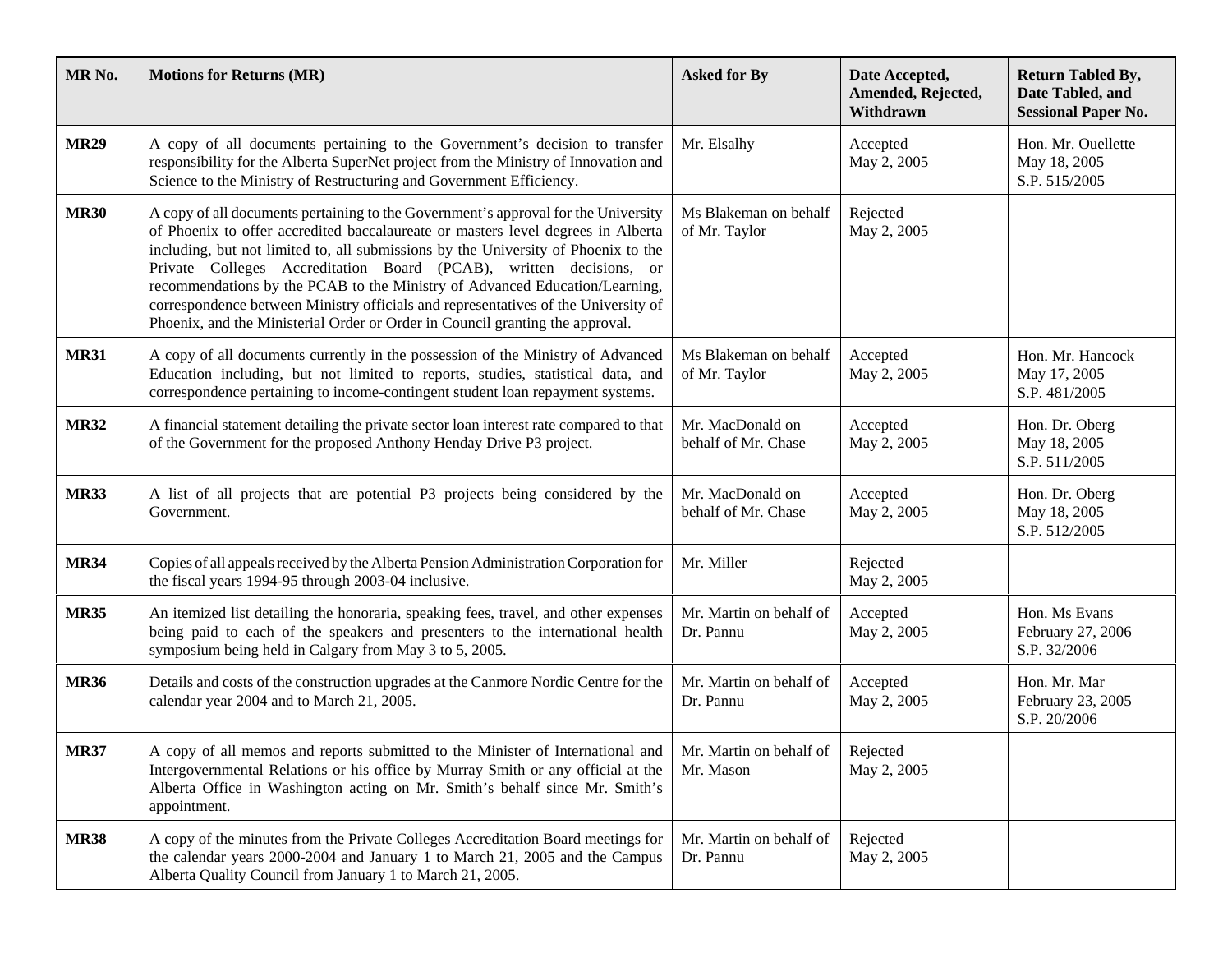| MR <sub>No.</sub> | <b>Motions for Returns (MR)</b>                                                                                                                                                                                                                                                                                                         | <b>Asked for By</b>                      | Date Accepted,<br>Amended, Rejected,<br>Withdrawn | <b>Return Tabled By,</b><br>Date Tabled, and<br><b>Sessional Paper No.</b> |
|-------------------|-----------------------------------------------------------------------------------------------------------------------------------------------------------------------------------------------------------------------------------------------------------------------------------------------------------------------------------------|------------------------------------------|---------------------------------------------------|----------------------------------------------------------------------------|
| <b>MR39</b>       | Copies of all contracts and agreements signed between or on behalf of the<br>Government and the P3 consortium selected to construct the Southeast Edmonton<br>ring road.                                                                                                                                                                | Mr. Martin                               | Accepted<br>May 2, 2005                           | Hon. Dr. Oberg<br>May 18, 2005<br>S.P. 513/2005                            |
| <b>MR40</b>       | Copies of all correspondence, memos, letters, reports, minutes, e-mails, and studies<br>concerning Columbia College for the calendar years 2001-2004 and from January 1<br>to March 21, 2005.                                                                                                                                           | Mr. Martin on behalf of<br>Dr. Pannu     | Rejected<br>May 2, 2005                           |                                                                            |
| <b>MR41</b>       | Copies of all documents that compare the cost of constructing the southeast<br>Edmonton ring road using a private-public partnership versus the use of conventional<br>public financing for its construction.                                                                                                                           | Mr. Martin                               | Accepted<br>May 2, 2005                           | Hon. Dr. Oberg<br>May 18, 2005<br>S.P. 514/2005                            |
| <b>MR42</b>       | Copies of all correspondence, including letters and e-mails, between the Workers'<br>Compensation Board and the Ministry of Human Resources and Employment<br>pertaining to the case of Ana Guitirrez.                                                                                                                                  | Mr. Martin                               | Rejected<br>May 2, 2005                           |                                                                            |
| <b>MR43</b>       | A copy of the Government MLA (Member of the Legislative Assembly) committee<br>report reviewing labour relations practices in the construction industry including<br>"merfing" and "salting," submitted to the Minister of Human Resources and<br>Employment in late 2003 or early 2004.                                                | Mr. Martin                               | Rejected<br>May 2, 2005                           |                                                                            |
| <b>MR44</b>       | A breakdown of the distribution of funds from the provincial \$74 million disaster<br>recovery program announced on July 27, 2004.                                                                                                                                                                                                      | Mr. Taylor on behalf of<br>Dr. Taft      | Accepted<br>November 21, 2005                     | Hon. Mr. Renner<br>February 23, 2006<br>S.P. 18/2006                       |
| <b>MR45</b>       | A detailed breakdown of grants distributed by the Ministry and Department of<br>Economic Development in the 2003-04 fiscal year, broken down by organization.                                                                                                                                                                           | Mr. Bonko                                | Rejected<br>November 21, 2005                     |                                                                            |
| <b>MR46</b>       | A breakdown of threshold levels and maximum cash benefits available through the<br>Alberta Seniors Benefit program after the July 1, 2004 changes went into effect and<br>a comparison to those in place before July 1, 2004.                                                                                                           | Ms Pastoor                               | Accepted as amended<br>November 21, 2005          | Hon. Mrs. Fritz<br>February 23, 2006<br>S.P. 19/2006                       |
| <b>MR47</b>       | Copies of all correspondence between the Ministry and Department of Energy and<br>Enron Corporation, Enron Canada Corporation and/or any affiliated companies<br>regarding electricity deregulation from January 1, 1990 to January 1, 2005.                                                                                            | Mr. Taylor on behalf of<br>Mr. MacDonald | Rejected<br>November 21, 2005                     |                                                                            |
| <b>MR48</b>       | A breakdown of the total costs related to the production of the McDermid Report<br>"Saving Lives on Alberta's Roads," including the costs of all remuneration,<br>administrative and research support, space rental or leasing, equipment and supplies,<br>travel expenses, document design and printing, and advertising or promotion. | Mr. Elsalhy on behalf<br>of Mr. Chase    | Accepted<br>November 21, 2005                     | Hon. Dr. Oberg<br>November 24, 2005<br>S.P. 713/2005                       |